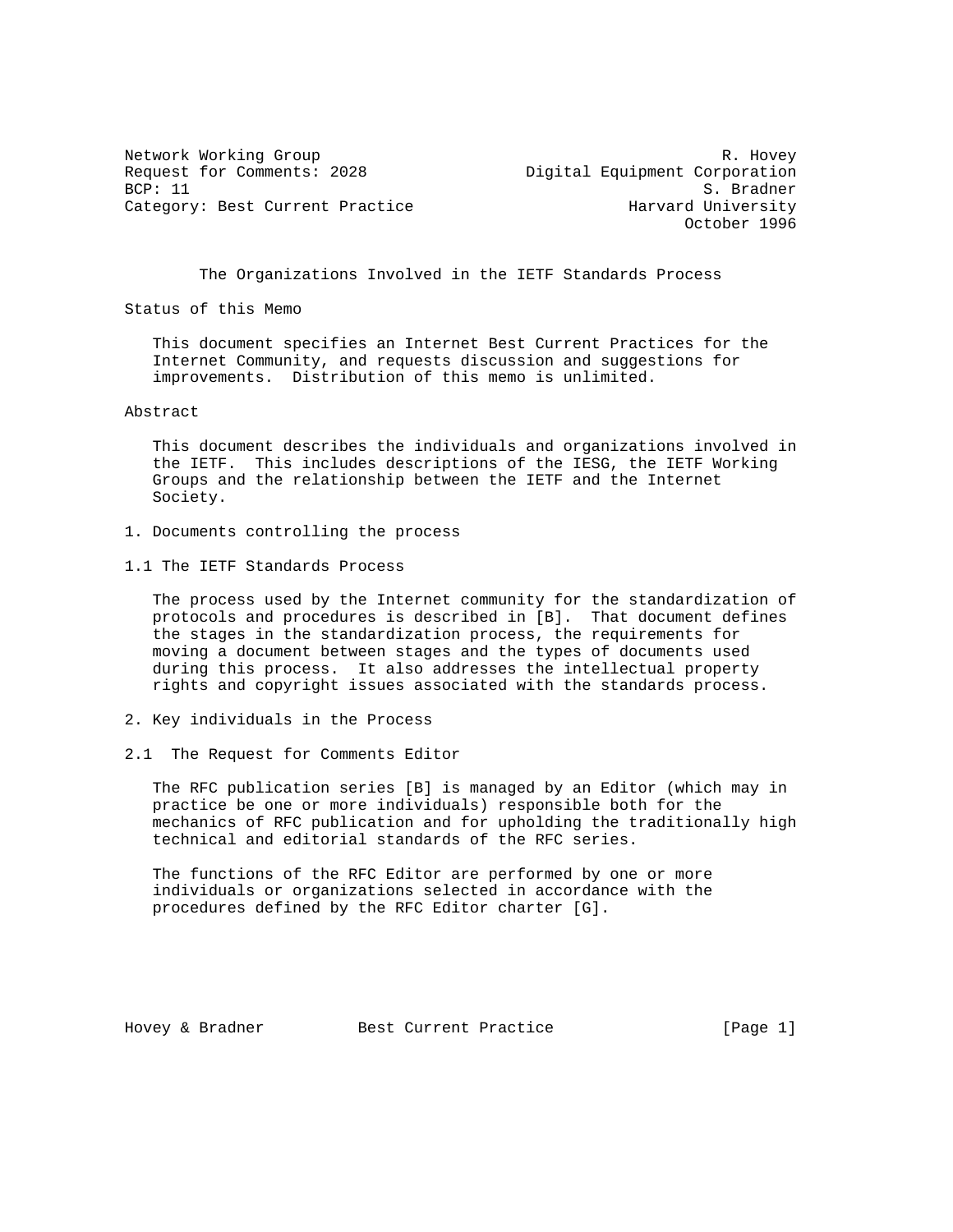#### 2.2 The Working Group Chair

 Each IETF Working Group is headed by a chair (or by co-chairs) with the responsibility for directing the group's activities, presiding over the group's meetings, and ensuring that the commitments of the group with respect to its role in the Internet standards process are met. In particular, the WG chair is the formal point of contact between the WG and the IESG, via the Area Director of the area to which the WG is assigned.

 The details on the selection and responsibilites of an IETF Working Group chair can be found in [A].

2.3 The Document Editor

 Most IETF Working Groups focus their efforts on a document, or set of documents, that capture the results of the group's work. A Working Group generally designates a person or persons to serve as the Editor for a particular document. The Document Editor is responsible for ensuring that the contents of the document accurately reflect the decisions that have been made by the working group.

 As a general practice, the Working Group Chair and Document Editor positions are filled by different individuals to help ensure that the resulting documents accurately reflect the consensus of the Working Group and that all processes are followed.

3. Key organizations in the Process

 The following organizations and organizational roles are involved in the Internet standards process. Contact information is contained in Appendix A.

3.1 Internet Engineering Task Force

 The Internet Engineering Task Force (IETF) is an open international community of network designers, operators, vendors and researchers concerned with the evolution of the Internet architecture and the smooth operation of the Internet. It is the principal body engaged in the development of new Internet Standard specifications.

# 3.2 IETF Working Groups

 The technical work of the IETF is done in its Working Groups, which are organized by topics into several Areas (e.g., routing, network management, security, etc.) under the coordination of Area Directors. Working Groups typically have a narrow focus and a lifetime bounded by completion of a specific task.

Hovey & Bradner Best Current Practice [Page 2]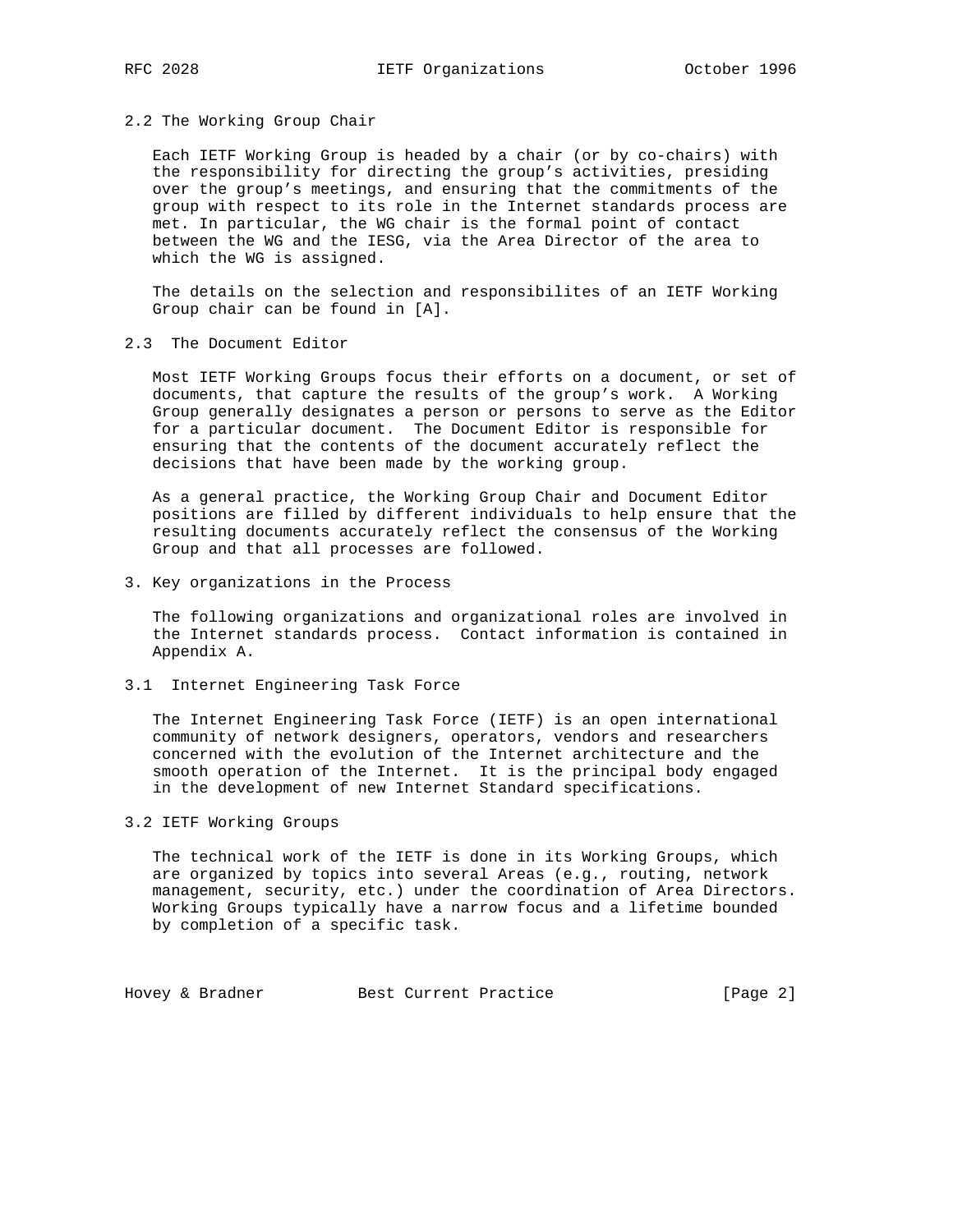For all purposes relevant to the Internet Standards development process, membership in the IETF and its Working Groups is defined to be established solely and entirely by individual participation in IETF and Working Group activities. Participation in the IETF and its Working Groups is by individual technical contributors rather than by formal representatives of organizations.

 Anyone with the time and interest to do so is entitled and urged to participate actively in one or more IETF Working Groups and to attend IETF meetings which are held three times a year. In most cases active Working Group participation is possible through electronic mail alone. Internet video conferencing is also being used to allow for remote participation.

 To ensure a fair and open process, participants in the IETF and its Working Groups must be able to disclose, and must disclose to the Working Group chairs any relevant current or pending intellectual property rights that are reasonably and personally known to the participant if they participate in discussions about a specific technology.

 New Working Groups are established within the IETF by explicit charter. The guidelines and procedures for the formation and operation of IETF working groups are described in detail in [A].

 A Working Group is managed by one or more Working Group chairs (see section 2.2). It may also include editors of documents that record the group's work (see section 2.3). Further details of Working Group operation are contained in [A]

 IETF Working Groups display a spirit of cooperation as well as a high degree of technical maturity; IETF participants recognize that the greatest benefit for all members of the Internet community results from cooperative development of technically superior protocols and services.

# 3.3 IETF Secretariat

 The administrative functions necessary to support the activities of the IETF are performed by a Secretariat consisting of the IETF Executive Director and his or her staff. The IETF Executive Director is the formal point of contact for matters concerning any and all aspects of the Internet standards process, and is responsible for maintaining the formal public record of the Internet standards process [B].

Hovey & Bradner Best Current Practice [Page 3]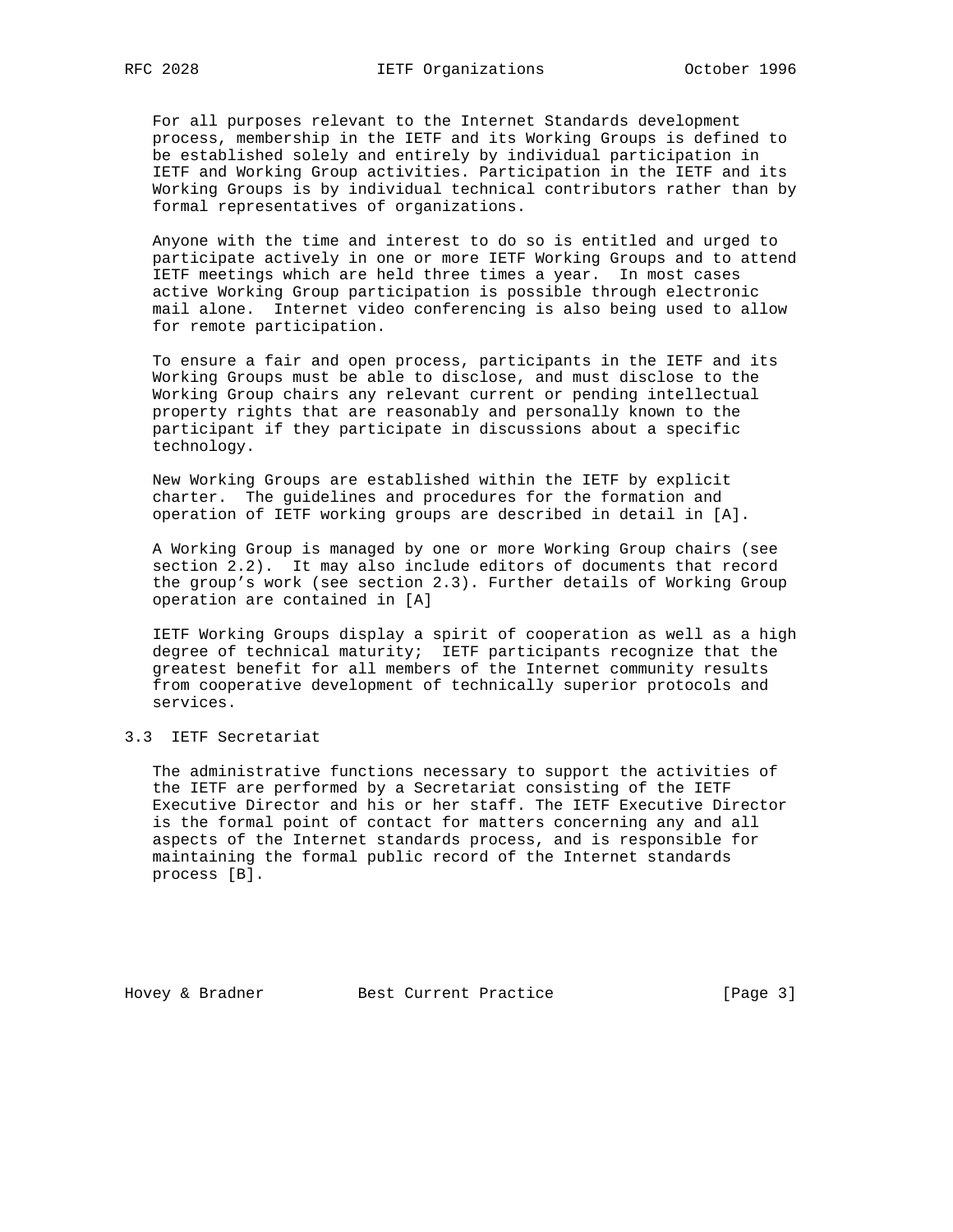### 3.4 Internet Society

 The Internet Society (ISOC) is an international organization concerned with the growth and evolution of the worldwide Internet and with the social, political, and technical issues that arise from its use. The ISOC is an organization with individual and organizational members. The ISOC is managed by a Board of Trustees elected by the worldwide individual membership.

 Internet standardization is an organized activity of the ISOC, with the Board of Trustees being responsible for ratifying the procedures and rules of the Internet standards process [B].

 The way in which the members of the ISOC Board of Trustees are selected, and other matters concerning the operation of the Internet Society, are described in the ISOC By Laws [C].

# 3.5 Internet Engineering Steering Group

 The Internet Engineering Steering Group (IESG) is the part of the Internet Society responsible for the management of the IETF technical activities. It administers the Internet Standards process according to the rules and procedures defined in [B]. The IESG is responsible for the actions associated with the progression of technical specification along the "standards track" including the initial approval of new Working Groups and the final approval of specifications as Internet Standards. The IESG is composed of the IETF Area Directors and the chair of the IETF, who also serves as the chair of the IESG.

 The members of the IESG are nominated by a nominations committee (the Nomcom), and are approved by the IAB. See [E] for a detailed description of the Nomcom procedures. Other matters concerning its organization and operation, are described in the IESG charter [does not yet exist].

# 3.6 Internet Architecture Board

 The Internet Architecture Board (IAB) is chartered by the Internet Society Trustees to provide oversight of the architecture of the Internet and its protocols. The IAB appoints the IETF chair and is responsible for approving other IESG candidates put forward by the IETF nominating committee. The IAB is also responsible for reviewing and approving the charters of new Working Groups that are proposed for the IETF.

The IAB provides oversight of the process used to create Internet

Hovey & Bradner Best Current Practice [Page 4]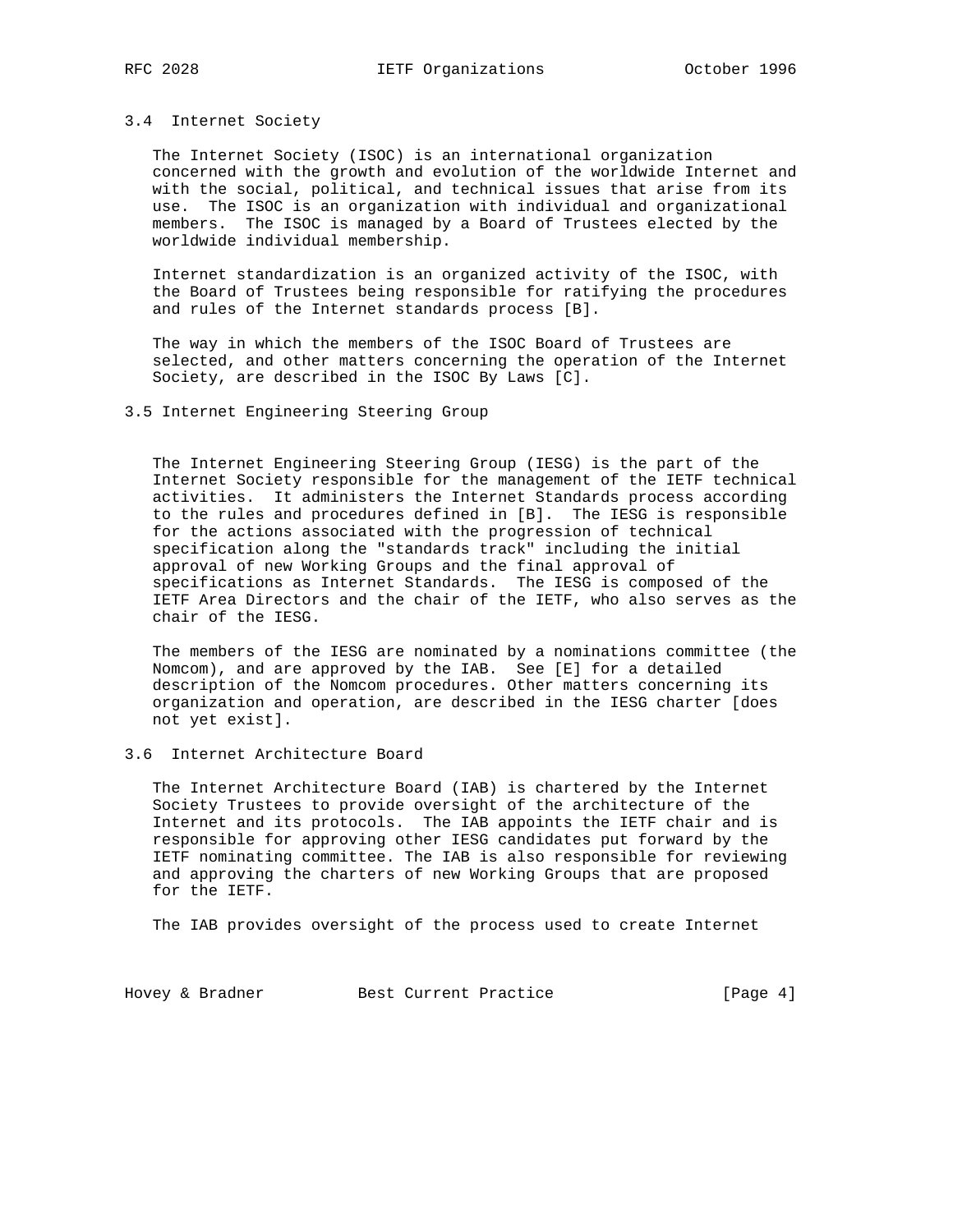Standards and serves as an appeal board for complaints of improper execution of the standards process [B]. In general it acts as source of advice to the IETF, the ISOC and the ISOC Board of Trustees concerning technical, architectural, procedural, and policy matters pertaining to the Internet and its enabling technologies.

 The members of the IAB are nominated by a nominations committee (the Nomcom), and are approved by the ISOC board. See [E] for a detailed description of the Nomcom procedures. The membership of the IAB consists of members selected by the Nomcom process and the IETF chair sitting as a ex-officio member. Other matters concerning its organization and operation, are described in the IAB charter [D].

#### 3.7 Internet Assigned Numbers Authority

 Many protocol specifications include numbers, keywords, and other parameters that must be uniquely assigned. Examples include version numbers, protocol numbers, port numbers, and MIB numbers. The Internet Assigned Numbers Authority (IANA) is responsible for assigning the values of these protocol parameters for the Internet. The IANA publishes tables of all currently assigned numbers and parameters in RFCs entitled "Assigned Numbers" [E]. The IANA functions as the "top of the pyramid" for DNS and Internet Address assignment establishing policies for these functions.

 The functions of the IANA are performed by one or more individuals or organizations selected in accordance with the procedures defined by the IANA charter [F].

## 3.8 Internet Research Task Force

 The Internet Research Task Force (IRTF) is not directly involved in the Internet standards process. It investigates topics considered to be too uncertain, too advanced, or insufficiently well-understood to be the subject of Internet standardization. When an IRTF activity generates a specification that is sufficiently stable to be considered for Internet standardization, the specification is processed through the IETF using the rules in this document.

 The IRTF is composed of individual Working Groups, but its structure and mode of operation is much less formal than that of the IETF, due in part to the fact that it does not participate directly in the Internet standards process. The organization and program of work of the IRTF is overseen by the Internet Research Steering Group (IRSG), which consists of the chairs of the IRTF Working Groups. Details of the organization and operation of the IRTF and its Working Groups may be found in [H].

Hovey & Bradner Best Current Practice [Page 5]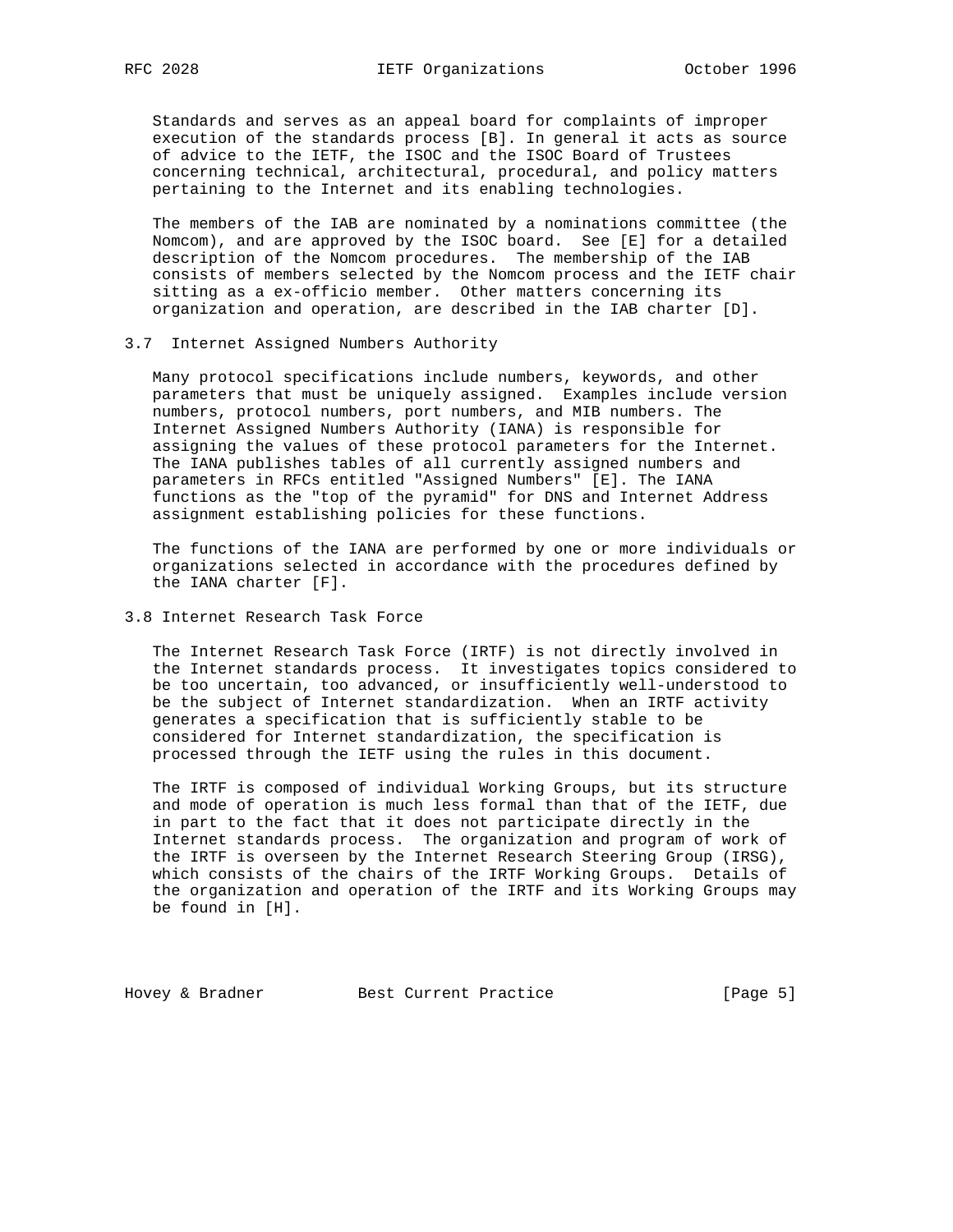4. Security Considerations

Security is not addressed in this memo.

5. References

 [A] Huizer,E. and D. Crocker, "IETF Working Group Guidelines and Procedures", RFC 1603, March 1994.

 [B] Bradner, S., Editor, "The Internet Standards Process -- Revision 3", RFC 2026, October 1996.

 [C] By - Laws for the Internet Society, as amended: gopher://info.isoc.org/00/isoc/basic\_docs/bylaws.txt

 [D] Huitema, C. and the IAB, "Charter of the Internet Architecture Board (IAB)", RFC 1601, March 1994.

 [E] Galvin, J (Ed.), "IAB and IESG Selection, Confirmation, and Recall Process: Operation of the Nominating and Recall Committees", RFC 2027, October 1996.

[F] IANA Charter, Work in Progress.

[G] RFC Editor Charter, Work in Progress.

[H] IRTF Charter, RFC 2014, October 1996.

5. Authors' Addresses:

 Richard Hovey Digital Equipment Corporation 1401 H Street NW Washington DC 20005

 Phone: +1 202 383 5615 EMail: hovey@wnpv01.enet.dec.com

 Scott Bradner Harvard University 1350 Mass Ave. Rm 813 Cambridge MA 02138

 Phone: +1 617 495 3864 EMail: sob@harvard.edu

Hovey & Bradner Best Current Practice [Page 6]